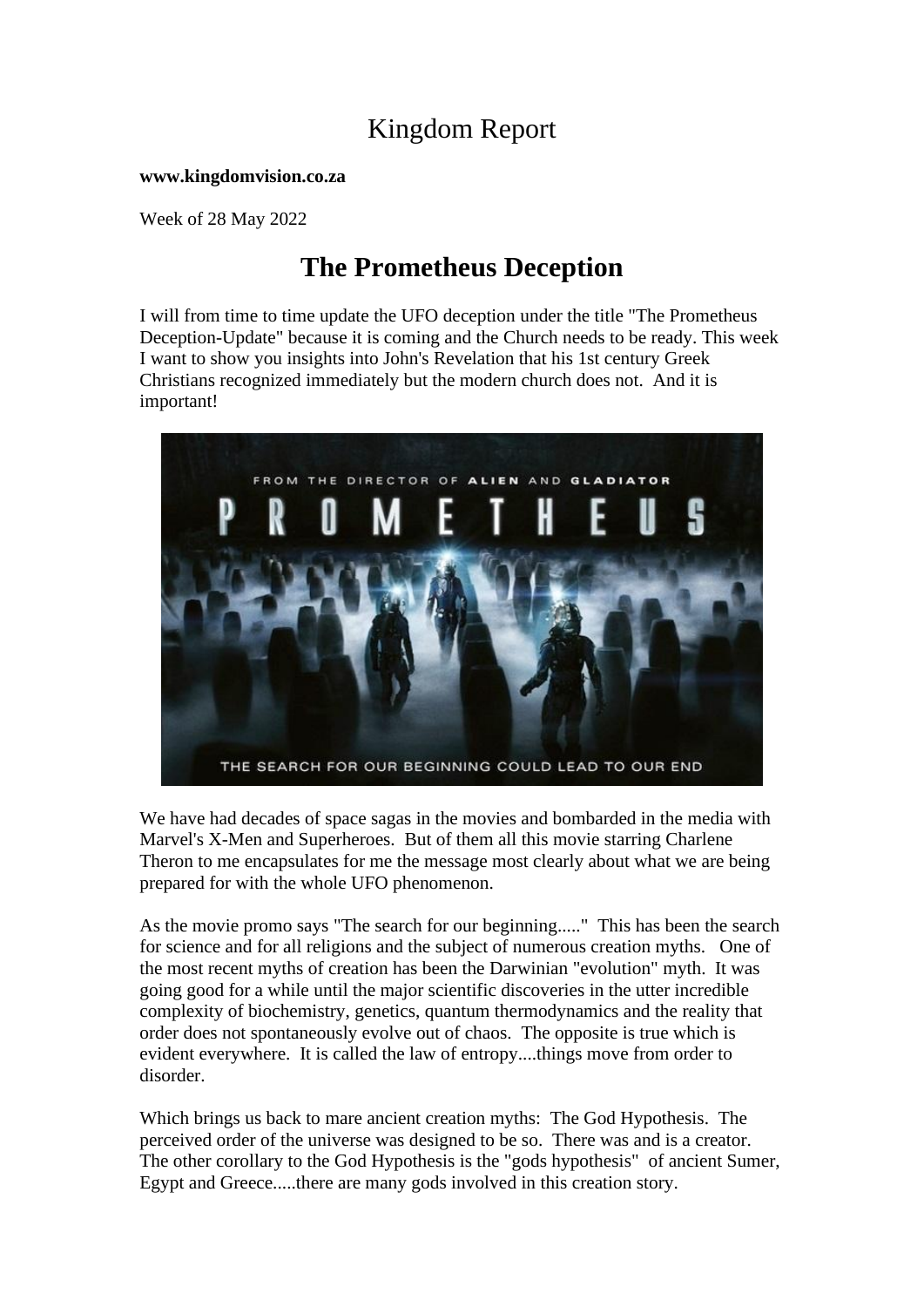The One God Hypothesis was entrusted in ancient times to Abraham. He became the evangelist of that true creation story told to him by Shem (who was Melchizedek priest-king of Jerusalem) who got it from Methuselah who got it from Lamech who got it from Adam.

The many gods lie was told by Satan to Cain and from there spread to the first city of Erech and from there to Ur of the Chaldeans and from there to Babylon and Egypt and from there to Greece and Rome.

The movie Prometheus encapsulates and tells the ancient lie of Satan and the fallen angels in a very graphic and emotional cinematic experience. Scientists discover that man did not evolve from primordial slime through evolution but was "seeded" by an extraterrestrial civilization in ages past. They trace the star where the aliens came from and set about a journey to that star to meet mankind's creators. This is the current "many gods from the stars" hypothesis.

The Greeks were the best at fleshing out the finer details of the many gods story. They got this from their famous psychic mystic Hesiod who wrote the story in detail in his famous works among others "Theogony". He in turn got this detailed history form three angels who appeared to him. This is where all the gods are named and their children and their battles with one another and their kingdoms on earth etc.

One of the more remarkable parts of this whole creation lie is the true parts of the history. And that is that these supernatural beings had a great desire to have a lot of sex with human women and thereby were created children who were part angelic and part human making them highly gifted in looks, intelligence, power.

This same story is told in Genesis 6. The fallen angels mating with the daughters of men and the whole earth was corrupted by their hybrids. Genesis 6 : 4 "...*when the sons of God came in unto the daughters of men and they bare children to them the same became mighty men which were of old men of renown."*

So these "men of renown" were the ancient heroes of Greek myths...Hercules. Odysseus, Achilles, and their daughters were the great beauties of old that kings and mighty men fought over. The earth was in chaos from these fallen angels who were trying to create their own galactic empire apart from God. The problem with angels who want to have their own endlessly growing empire is that there are no female angels from which to create a growing race of beings. The power of procreation and to populate all of creation was given to Adam and the race of humans. The angels have their job...to assist mankind in their task.

Now imagine if you are a mighty angel like Satan described as "perfect in beauty and power" and incredibly intelligent as to the secrets of creation and your job is to be helper to a weak, mortal, humanity who happens to have what you don't have....the inheritance right to the universe and created in God's image to be seated on the throne of God as the Bride of Christ....and you have to stand before the throne and serve these low creatures elevated above your exalted rank! Satan and a lot of other angels said....no way! We refuse!.,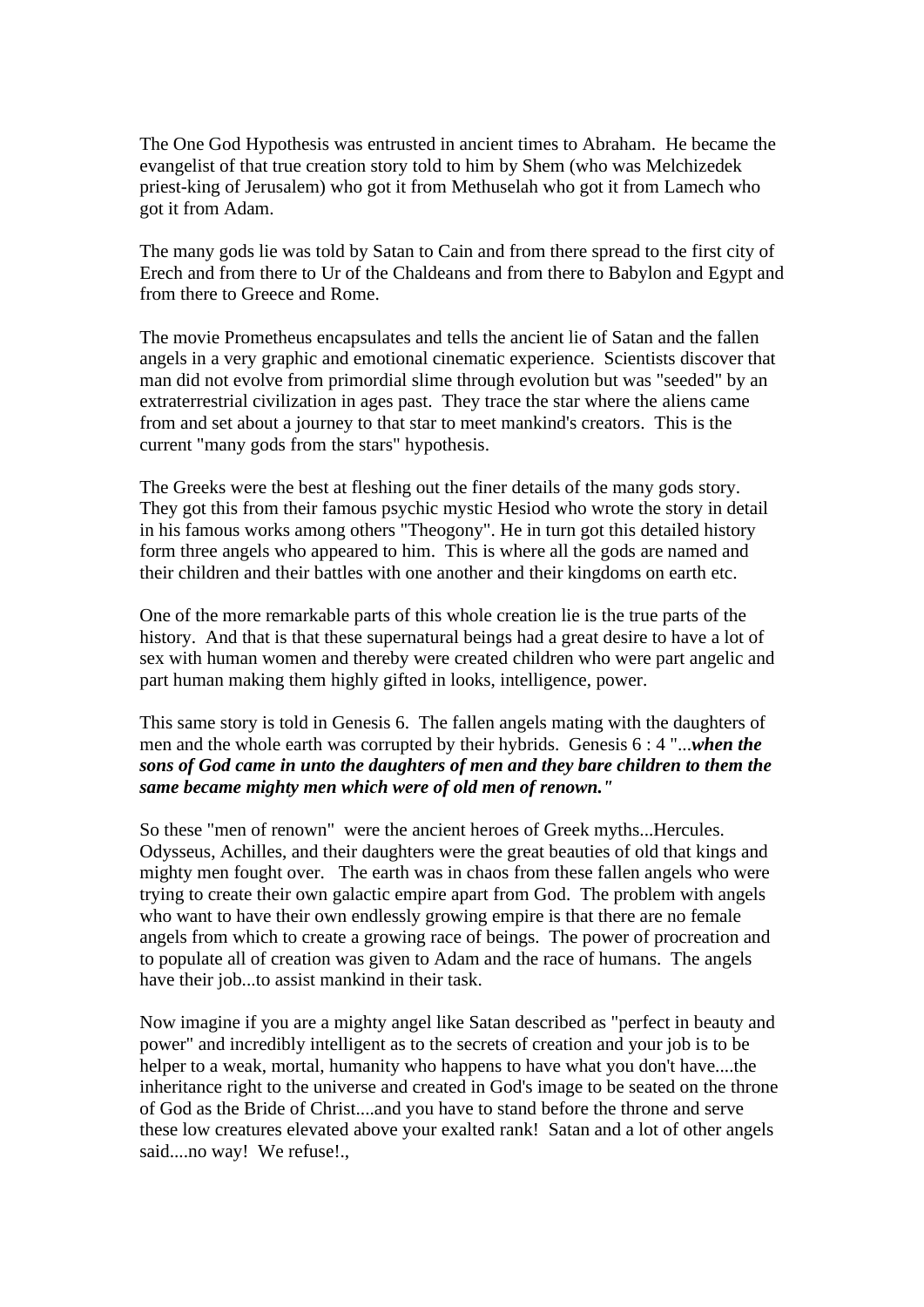Now let me bring this story to our time through an important insight in the book of Revelation. There are some passages in the book of Revelation which is you were a typical Greek Christian in one of the 7 churches of Asia to which John the apostle wrote his Revelation to you would immediately recognize who John was talking about....but we in the modern world far removed from Greek mythology do not recognize.

One of the images that the Greek Christians would immediately understand is found in Revelation 13:1. Before I go there I will tell you the background and then I want to explain how this relates to the UFO deception and our coming struggle.

#### **The Ancient Myth of Atlantis**

One of the most enduring myths of ancient Greece is the story of the destruction and sinking of a fabled land of Atlantis, sinking in the sea. This story comes from Plato's writings in his "Timaeus" and "Critias" books. The restoration of the fabled golden age of Atlantis has been a long time theme of the occult world. It was first popularized hundreds of years ago in Francis Bacon's "New Atlantis" and Thomas More's "Utopia" and was the driving force behind Christopher Columbus sailing through the "pillars of Hercules" to sail to the west in search of the lost Atlantis (not really searching for India). America was purposed by the Freemasons to be a resurrection of Atlantis with its wise philosopher kings ruling in a new Golden Age. I won't here go into all the occult symbolism in Washington DC to prove the point.

But back to Atlantis and Revelation.....

The story in Greek mythology goes that the gods who descended on mount Olympus (like the fallen angels descending on Mount Hermon) divided the world up among themselves. Poseidon was given the oceans and Islands. Poseidon fell in love with a human woman named Cleito and she bore him 5 sets of male twins...10 sons. Poseidon then took the islands of Atlantis as his kingdom. There were seven islands. He appointed his 10 sons as kings over the various areas of the 7 islands. All was magnificent splendor and wise rule and prosperity until tragic struck and Atlantis sank into the sea. There has ever sine been this longing for the return of Atlantis and its wise kings and its great father Poseidon.

This same story in different form is the story of Genesis 6 of the gods and their hybrid children and the flood of Noah to destroy this evil in the earth. However scripture tells us that these ancient gods will come back to restore their lost empires....

#### Which brings us to Revelation 13:1....

### *"And I stood upon the sand of the sea and I saw a beast rise up out of the sea having seven heads and ten horns and upon his horns ten crowns and upon his heads the name of blasphemy."*

Any Greek Christian in John's home church in Ephesus would recognize who is being talked about in Rev. 13. with 10 kings and seven domains fallen into the sea. He would also know that Poseidon had two other brothers, Zeus and Hades. Zeus was the god of the sky also known in scripture as "Beelzebub" the god of those that fly (described in Revelation 12) and Hades was the god of the underworld.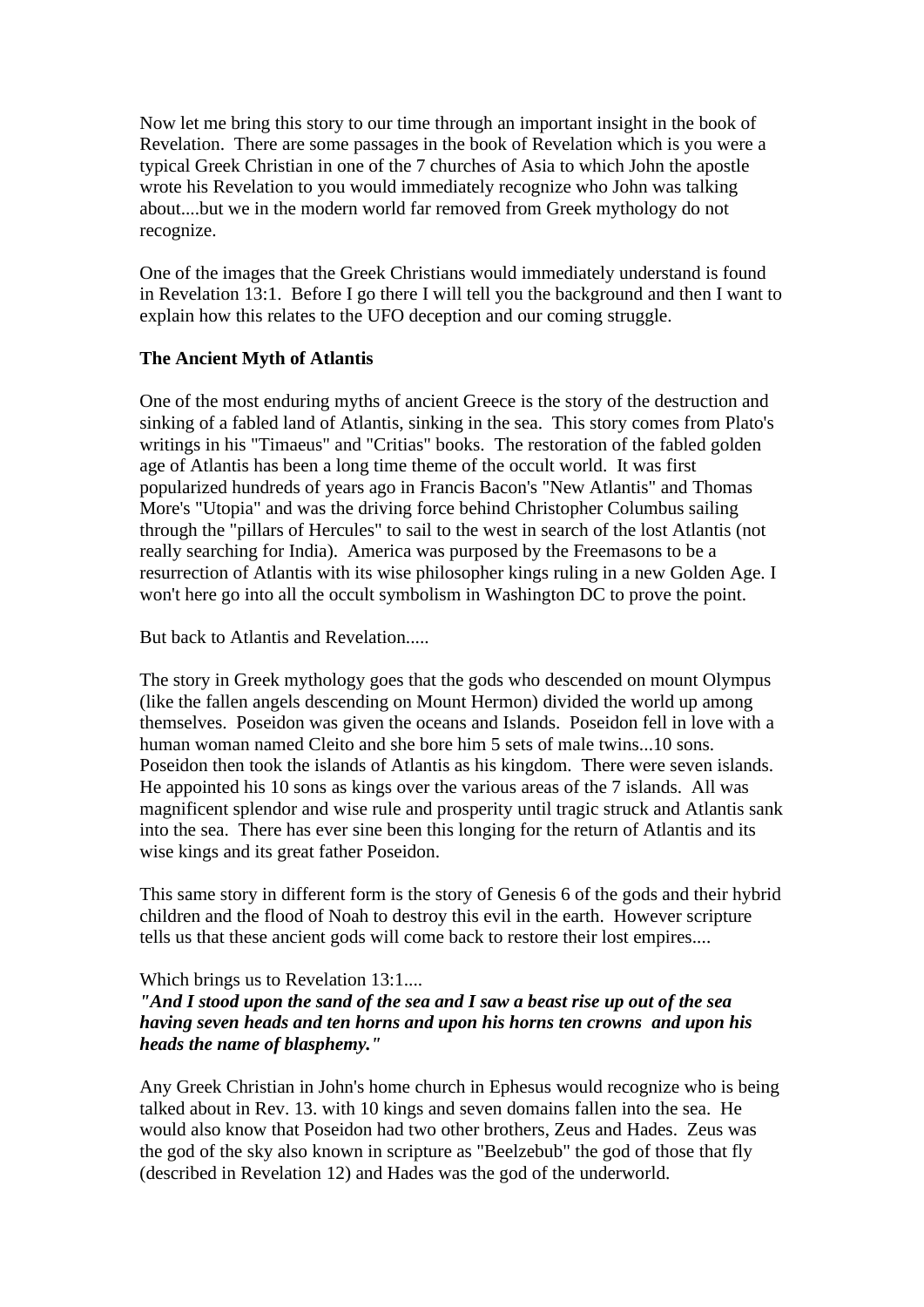Revelation describes a time when an attack of the return of the ancient fallen angels and their demonic children coming out of the sea, out of the sky and from under the earth. Scripture tells us that there will come a time for the judgment of the fallen angels and their demonic hybrid offspring. The time will be when they are loosed from their places of abode....in the earth, in the sky and in the sea and when they are cast onto the earth Revelation says they are "wroth for the devil knows his time is short".

*Rev 12:7 And there was war in heaven: Michael and his angels fought against the dragon; and the dragon fought and his angels,* 

- *Rev 12:8 And prevailed not; neither was their place found any more in heaven.*
- *Rev 12:9 And the great dragon was cast out, that old serpent, called the Devil, and Satan, which deceiveth the whole world: he was cast out into the earth, and his angels were cast out with him.*
- *Rev 12:10 And I heard a loud voice saying in heaven, Now is come salvation, and strength, and the kingdom of our God, and the power of his Christ: for the accuser of our brethren is cast down, which accused them before our God day and night.*
- *Rev 12:11 And they overcame him by the blood of the Lamb, and by the word of their testimony; and they loved not their lives unto the death.*
- *Rev 12:12 Therefore rejoice, ye heavens, and ye that dwell in them. Woe to the inhabiters of the earth and of the sea! for the devil is come down unto you, having great wrath, because he knoweth that he hath but a short time.*

If you study the UFO phenomenon you will know especially from the films recently provided by the American military and intelligence community that these unexplained technical marvels come up out of the sea, up out from places in the earth (Antarctica) and from the sky.

Their great deception is as old as Genesis 3:22 ( "you shall not die, you will be like gods"). It will be the usual lies "we created you, we have returned to save you". For all those longing for a new Atlantis on Mars and cosmic colonization...no struggle with low tech chemical rockets. Zeus is the prince of the power of the air...., we have the technology for you to conquer the universe". And death? No problem we can bioengineer you to live forever....you will not die. You will be like us....you will be gods".

And the catch? Well it will be the same deal that he offered Jesus. Worship me and I will give you all these things. Mankind has a deal in front of it that is coming. Serve the hosts of heaven who promise you power, the cosmos and immortality. Or serve Jesus Christ who offers you the crucified life of the cross as the road to eternity and glory.

There are a lot of redacted documents that the intelligence community is not showing all the congressional hearings. People keep complaining "They are hiding things from us! We want all the UFO information declassified and released."